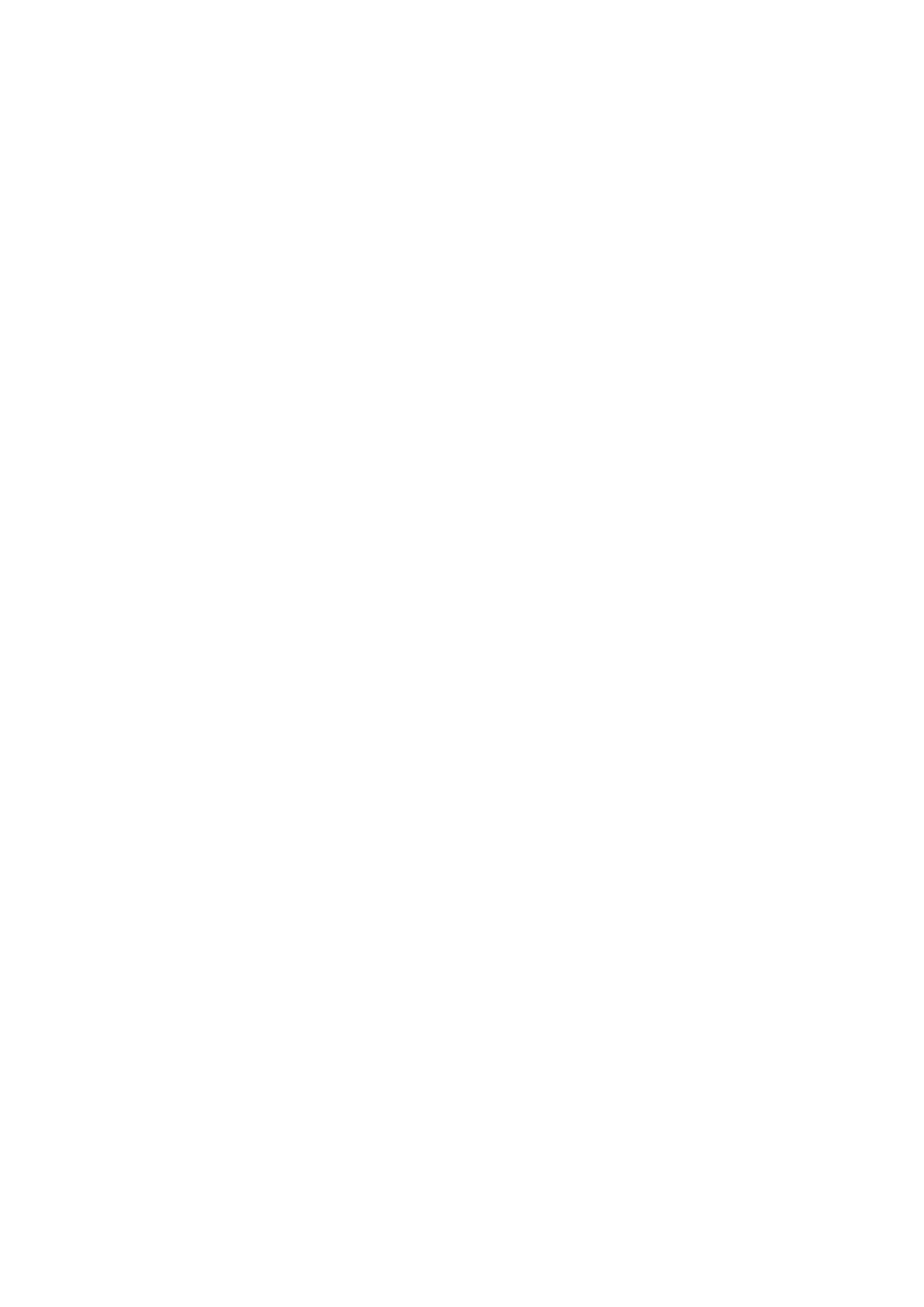### **AGENDA**

## Page Nos.

### **Remote Meeting Details**

This meeting will be held in a remote manner in accordance with the Local Authorities and Police and Crime Panels (Coronavirus) (Flexibility of Local Authority and Police and Crime Panel Meetings) (England and Wales) Regulations 2020.

The meeting will be live streamed on the Council's social media platforms to enable access for the Press and Public.

1. Apologies For Absence

| 2.  | Declarations of Interest by Members and Officers and as to the Party Whip                                  |             |
|-----|------------------------------------------------------------------------------------------------------------|-------------|
| 3.  | Declaration of any Intentions to Record the Meeting                                                        |             |
| 4.  | Minutes of the meeting held on 21 January 2020                                                             | $5 - 11$    |
| 5.  | Chairman's Report                                                                                          |             |
|     | <b>Part 1- Items for Decision</b>                                                                          | Report      |
| 6.  | Letter Of Comfort Between Newark and Sherwood District Council and<br>Southwell Leisure Centre Trust       | $12 - 17$   |
| 7.  | Active4Today Covid-19 Update Cover Report                                                                  | $18 - 27$   |
| 8.  | Active4Today Governance Agreement                                                                          | $28 - 60$   |
|     | Part 2- Items for Information                                                                              |             |
| 9.  | Leisure and Environment Revenue and Capital Forecast Outturn Report to<br>31 March 2021 as at 31 July 2020 | $61 - 80$   |
| 10. | Active4Today Annual Report 2019/20                                                                         | $81 - 114$  |
| 11. | Response to Recycling Petition                                                                             | $115 - 118$ |
| 12. | <b>Environmental Services Strategy</b>                                                                     | 119 - 137   |
| 13. | <b>Environmental Services Project Update</b>                                                               | 138 - 141   |
| 14. | Progress Report Newark & Sherwood YMCA Community and Activity Village                                      | 142 - 146   |
| 15. | Annual Review of Exempt Reports                                                                            | 147 - 148   |
| 16. | Urgency Items Taken During Covid-19 Pandemic                                                               | 149 - 157   |